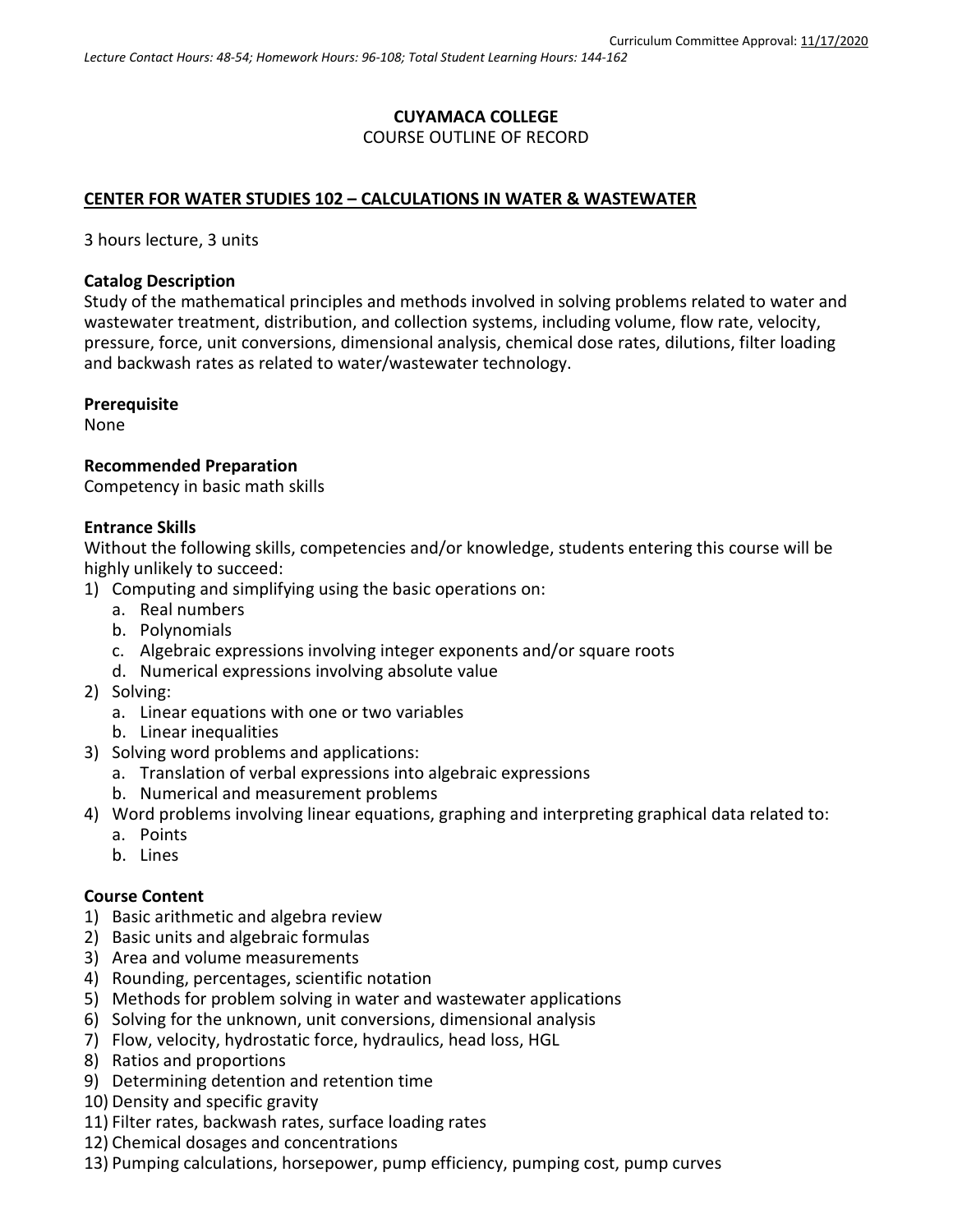14) Averages, GPCD, peak factors

# **Course Objectives**

Students will be able to:

- 1) Understand basic units and the use of algebraic formulas.
- 2) Calculate areas and volumes of fundamental geometric shapes.
- 3) Perform rounding, calculate percentages, and work in scientific notation.
- 4) Understand the methods used for problem solving in water and wastewater applications.
- 5) Perform calculations relating to flow, velocity, hydrostatic force, hydraulics, head loss, and HGL.
- 6) Calculate ratios and proportions.
- 7) Determine detention and retention time.
- 8) Calculate density and specific gravity.
- 9) Compute filter rates, backwash rates, and surface loading rates.
- 10) Calculate chemical dosages and concentrations.
- 11) Perform calculations for pumping, horsepower, pump efficiency, pumping cost, and pump curves.
- 12) Compute averages, GPCD, and peak factors.

## **Method of Evaluation**

A grading system will be established by the instructor and implemented uniformly. Grades will be based on demonstrated proficiency in subject matter determined by multiple measurements for evaluation, one of which must be essay exams, skills demonstration or, where appropriate, the symbol system.

- 1) Quizzes, homework, and exams that measure students' ability to:
	- a. Evaluate, analyze, and solve problems related to water and wastewater treatment, delivery and collection.
	- b. Interpret and utilize graphs, tables and formulas in the calculation of various mathematical problems commonly encountered in water and wastewater treatment, delivery, and collection.
- 2) Exercises and assignments that demonstrate students' ability to use formulas, charts, graphs and tables to solve problems common to the water and wastewater industry.
- 3) Projects and assignments utilizing the Field Operations Skills Yard.

# **Special Materials Required of Student**

None

## **Minimum Instructional Facilities**

Smart classroom

## **Method of Instruction**

- 1) Lecture and discussion
- 2) Multimedia presentations
- 3) Demonstration of problem solving techniques
- 4) Demonstrations utilizing the Field Operation Skills Yard

## **Out-of-Class Assignments**

- 1) Reading assignments
- 2) Written assignments
- 3) Projects or presentations

## **Texts and References**

- 1) Required (representative example): Pizzi, Nicholas. *Basic Science Concepts and Applications*. 4th edition. American Water Works Association, 2010.
- 2) Supplemental: Giorgi, John. *Math for Distribution System Operators*. American Water Works Association, 2007.